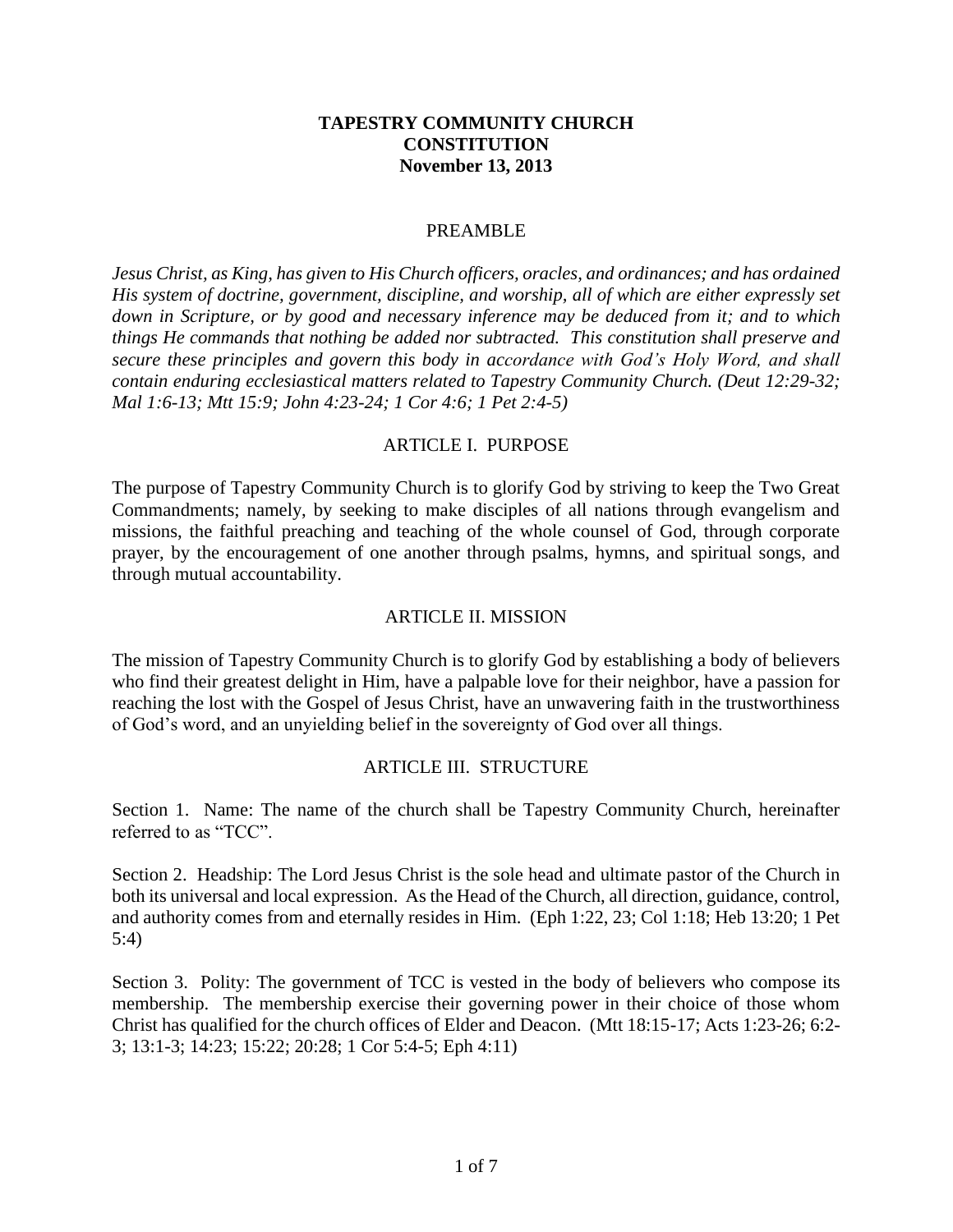Section 4. Authority: The supreme source of authority for TCC regarding all matters of faith and practice shall be the Holy Scriptures as contained in the sixty-six books of the Bible. *Of the Old Testament:* Genesis, Exodus, Leviticus, Numbers, Deuteronomy, Joshua, Judges, Ruth, I & II Samuel, I & II Kings, I & II Chronicles, Ezra, Nehemiah, Esther, Job, Psalms, Proverbs, Ecclesiastes, Song of Solomon, Isaiah, Jeremiah, Lamentations, Ezekiel, Daniel, Hosea, Joel, Amos, Obadiah, Jonah, Micah, Nahum, Habakkuk, Zephaniah, Haggai, Zechariah, Malachi. *Of the New Testament:* Matthew, Mark, Luke, John, Acts, Romans, I & II Corinthians, Galatians, Ephesians, Philippians, Colossians, I & II Thessalonians, I & II Timothy, Titus, Philemon, Hebrews, James, I & II Peter, I, II, & III John, Jude, Revelation. (Deut 8:3; 12:32; Mtt 4:4; Lk 11:49-51; Acts 5:29; 20:29-30; 2 Tim 3:16-17; 2 Peter 1:19-21; Jude 1:3)

Section 5. Worship: Since the Holy Scriptures are the only infallible rule of faith and practice, the principles of public worship must be derived from the Bible, and from no other source. Minimally, the Bible teaches that the following are proper elements of public worship: reading of Holy Scripture, singing of psalms, hymns, and spiritual songs, the offering of prayer, the preaching of the Word, the presentation of offerings, and observing the Sacraments. (Deut 12:29-32; Mtt 15:8- 9; Jn 4:23-24; Acts 2:42; 20:7 [cf. 1 Cor 10:16; 11:20-26]; 1 Cor 4:6; 16:2; Eph 5:18-19; Col 3:16; 1 Tim 2:1; 2 Tim 4:1-2)

Section 6. Doctrine: The Elder(s) as appointed leader(s) of the church shall confirm and protect the doctrine of TCC under the direction of the Holy Spirit, guided by the Word of God, and in agreement with the charter and confession of faith of TCC. The purpose of adhering to a doctrinal statement is to protect the local assembly by more precisely setting forth the doctrine of this church so that the church might be of one common faith true to His inspired Word. (Acts 15:2, 6, 23; 20:17, 28-32; Eph 4:11-14; 1 Thes 5:12-13; 1 Tim 3:2; 2 Tim 4:1-4; Titus 1:9; Heb 13:17)

Section 7. Cooperation: TCC shall be subject to the control of no other ecclesiastical body, but recognizes the benefits of mutual counsel and cooperation with churches and associations of like faith and practice, and reserves the right to engage in such counsel and cooperation. (Acts 11:27- 30; 15:1-2; 21:17-19; Rom 15:22-33; 1 Cor 16:1-4; 2 Cor 8:1-5; 9:1-5; Phil 4:14-16)

Section 8. Church and State: TCC shall operate in accordance with federal and state laws, and the handling of property shall be in accordance with such laws. Adherence to federal and state laws shall be described in the Bylaws. This section shall be subservient to Article III, Sections 2-7. (Luke 20:22-25; Acts 4:19-20; 5:29; Romans 13:1-7; 1 Tim 2:1-2)

## ARTICLE IV. OFFICERS

Section 1. The primary officers of TCC shall be Elders and Deacons.

## A. Elders

1. General: The eldership of this church shall ordinarily consist of a plurality of elders. They are equipped by the Holy Spirit, evidence their divine qualifications by doing the work of an elder, and are recognized as elders by the membership of the congregation. The number of elders is determined by the number that God raises up and grants the necessary spiritual gifts to fulfill the office. The biblical terms used interchangeably for this office are "elder" (*presbuteros*), "pastor" (*poimen*), and "bishop/overseer" (*episkopos)*. (Acts 14:23; 15:2, 6,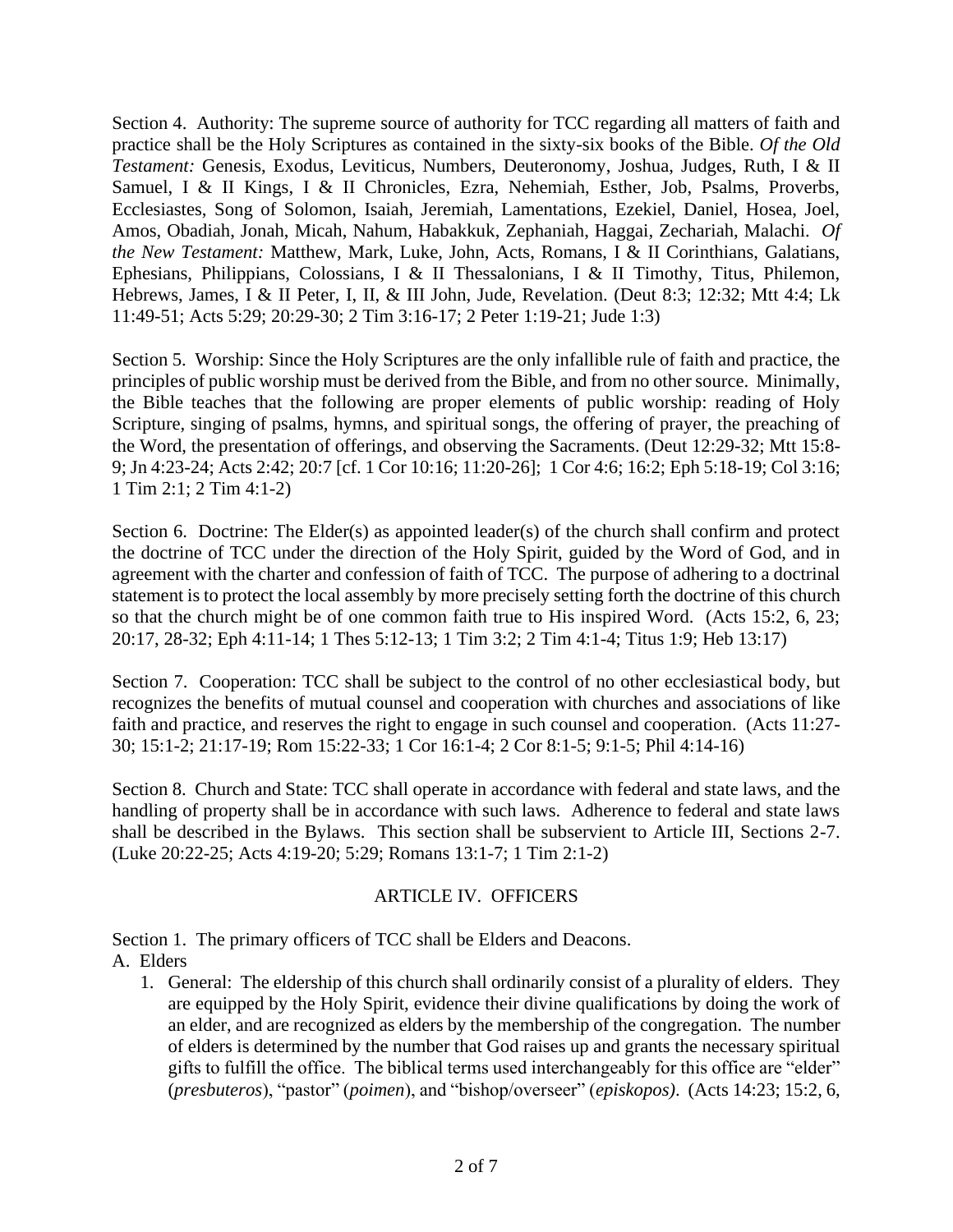22-23; 20:17, 28; Eph 4:11; Phil 1:1; 1 Thess 5:12; 1 Tim 3:1-7; Titus 1:5, 7ff.; 1 Pet 5:1- 3)

- 2. Qualifications
	- a. Scriptural standards: Those who aspire to the office of Elder must meet the standards set forth in 1 Tim 2:12; 3:1-7 and Titus 1:6-9.
	- b. Spiritual gifts: The minimum spiritual gifts necessary for accomplishing the work of an elder are teaching, exhortation, and administrations. (1 Tim 3:2; 2 Tim 2:2; Titus 1:9; 1 Cor 12:28)
	- c. Agreement: Elder candidates must be in agreement with the TCC confession of faith and constitution. (Acts 15:36-41, cf. 13:13)
- 3. Tenure: The tenure of an elder shall be perpetual.
- 4. Appointment: To be appointed as an elder, a candidate must:
	- a. Meet the qualifications in Article IV, Section 1.A.2. above.
	- b. Be nominated by the Elder(s) of the church. (Acts 20:28; Titus 1:5)
	- c. Complete the TCC Eldership Questionnaire. (Acts 20:28; Titus 1:9; Heb 13:17; James 3:1)
	- d. Complete an oral theological examination by the Elder(s). (Acts 20:28; Titus 1:9; Heb 13:17; James 3:1)
	- e. Present at least two (2) sermons to the congregation within thirty (30) days of each other (For full-time pulpit ministry only). (1 Tim 3:2; 2 Tim 4:1-2; Titus 1:9)
	- f. Complete a Question-and-Answer session before the voting members. (Acts 6:3; 15:22; 1 Tim 3:2; Titus 1:7)
	- g. Receive at least a 4/5 majority vote of a quorum of the voting members of the church at a quarterly or special meeting considering his candidacy. (Acts 6:3; 15:22; 1 Tim 3:2; Titus 1:7)
- 5. Termination:
	- a. An elder may be relieved of duty for the following reasons: voluntary termination; church discipline after the congregation has followed the procedures of Matthew 18:15-17 and 1 Tim 5:19; mental incapacitation, or physical death.
	- b. Should an elder undergo any level of church discipline the Elder(s) of the church may remove him from office. (1 Tim 3:2; Titus 1:7)
	- c. (For staff members) It is the prerogative of the Elder who is also a staff member to dissolve his responsibilities to the church by giving at least thirty (30) days notice to the Elder(s) of TCC.
	- d. An elder may be relieved of duty with a vote of "no confidence" by a 1/2 vote of a quorum of the voting members of the church at a regularly scheduled quarterly meeting. Procedures for removing an elder by vote of "no confidence" shall be described in the Bylaws. (Mtt 18:15-17; Gal 6:1; Col 3:16; 2 Thes 3:14-15; 1 Tim 5:19-20)
- 6. Compensation: The church shall provide adequate remuneration to those who provide pulpit ministry and to those who contribute significant time to the ministry of the church. (Mtt 10:9-10; 1 Cor 9:7-14; Gal 6:6; 1 Tim 5:17-18)
	- a. Salary and benefits
		- i. The salary and benefits package of those who provide pulpit ministry and who contribute significant time to the ministry of the church shall be determined by the Elder(s), reviewed and revised as appropriate, and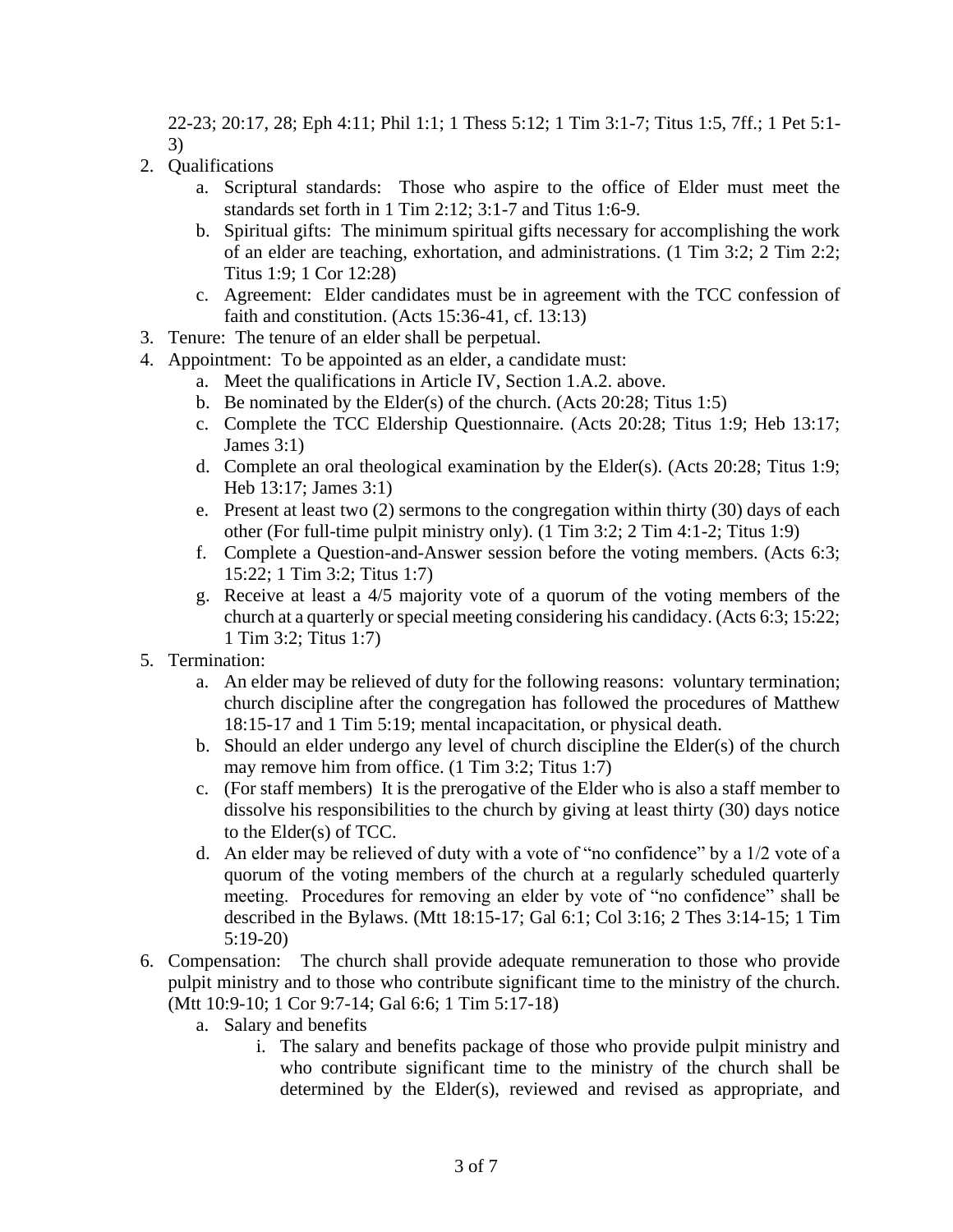approved at a quarterly business meeting. (Acts 2:44-45; 11:29-30)

- ii. The salary and benefits package of those engaged in part-time ministry shall be pro-rated as determined by the Elder(s), reviewed and revised as appropriate, and approved at a quarterly business meeting. (Acts 2:44-45; 11:29-30)
- b. Termination: In the event of a staff member's abrupt termination by the Elder(s) as a result of that staff member's malfeasance, the Elder(s) may continue the staff member's salary for up to one (1) month after the effective date of termination. If no malfeasance is involved, the Elder(s) may continue the staff member's salary for up to six (6) months after the effective date of termination. (Matt 7:12; 22:39)
- 7. Responsibilities: Elders are co-equally responsible for:
	- a. Superintending the doctrine, life, and organization of the congregation. (Acts 20:28; 1 Thess 5:12-13; 2 Tim 1:13-14; Heb 13:17; James 5:14)
	- b. Feeding the sheep of God, for whom the Holy Spirit has made them overseers, by means of the teaching and preaching of the Word of God. (Acts 20:28; 1 Tim 5:17; 1 Pet 5:1-4; Heb 13:7)
	- c. Giving themselves to prayer for the congregation and visitation of the sick. (Acts 6:2-4; James 5:14)
	- d. Receiving, disciplining, and dismissing members. (Mtt 18:15-17; 1 Cor 5:1-5)
	- e. Meeting at least monthly for prayer, planning, and decision-making.
- B. Deacons
	- 1. General: Deacons assist the Elders in the performance of ministry in the church. Their responsibilities are primarily in the area of physical ministry, freeing the elders for spiritual ministry. (Acts 6:1-6)
	- 2. Qualifications:
		- a. Scriptural standards: Those who aspire to the office of Deacon must meet the standards set forth in 1 Tim 3:8-13.
		- b. Spiritual gifts: The spiritual gifts needed for deacons are those in the general category of "service". (1 Peter 4:11; Rom 12:7; 1 Cor 12:28)
		- c. Membership: Deacon candidates must be male voting members of TCC. (Acts 6:3; 1 Tim 3:11, 12)
		- d. Agreement: Deacon candidates must be in agreement with the TCC confession of faith and constitution. (Acts 15:36-41, cf. 13:13)
	- 3. Tenure: The tenure of a deacon shall be perpetual.
	- 4. Appointment: To be appointed as a deacon, a candidate must:
		- a. Meet the qualifications in Article IV, Section 1.B.2.
		- b. Be nominated by the Elder(s) of TCC. (Acts  $6:2-6$ ;  $20:28$ ; Heb 13:17)
		- c. Complete training with an elder covering material found in the TCC Eldership Questionnaire. (Acts 20:28; 1 Tim 3:9; Heb 13:17)
		- d. Receive an approving vote by a 3/4 majority of a quorum of the church at a quarterly or special meeting considering his candidacy. (Acts 6:3; 15:22)
	- 5. Termination:
		- a. A deacon may be relieved of his duties for the following reasons: voluntary termination; disciplinary dismissal after the congregation has followed the procedures of Matthew 18:15-17; mental incapacitation, or physical death.
		- b. Should a deacon undergo any level of church discipline the Elder(s) may remove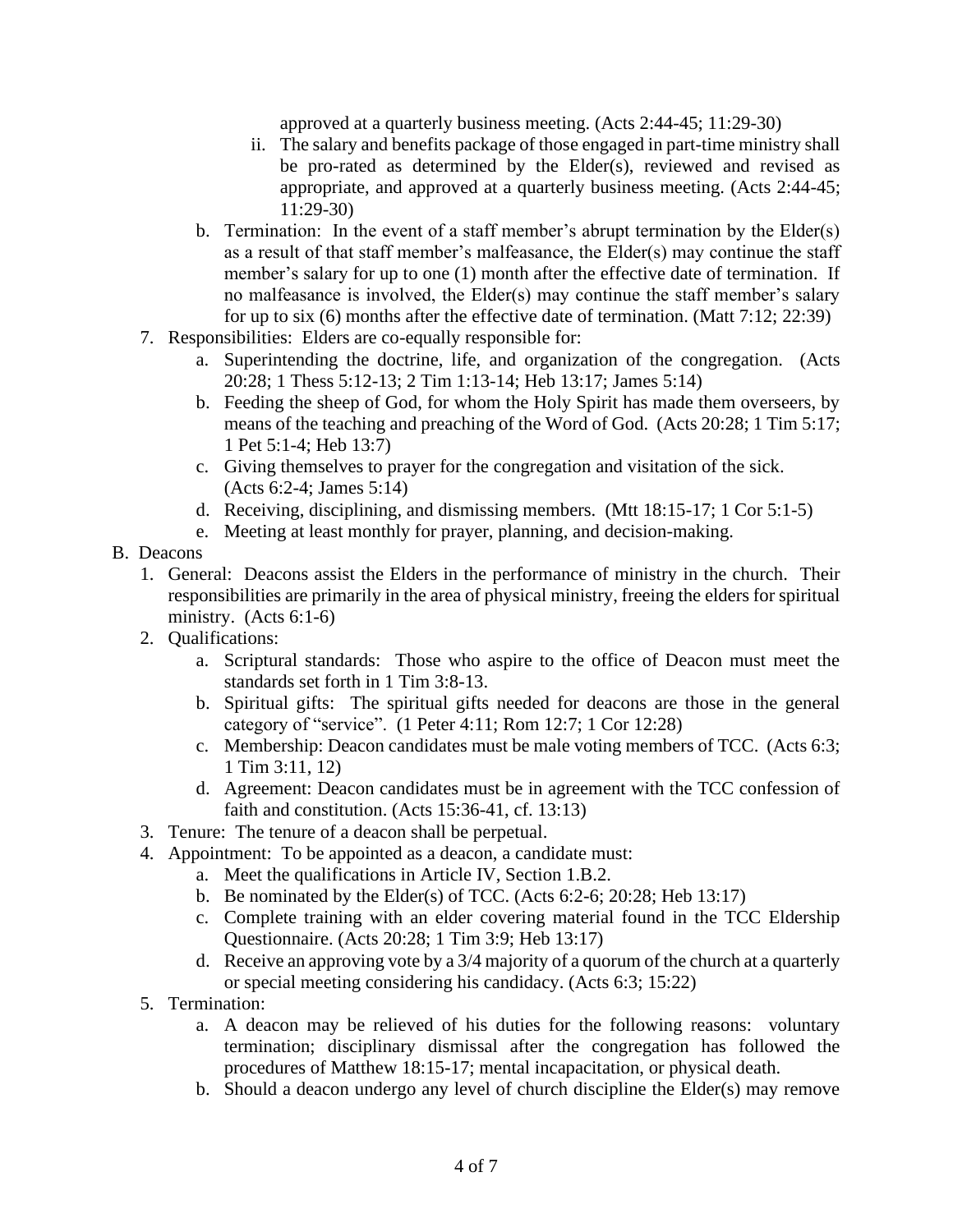him from office.

- 6. Responsibilities: Deacons are co-equally responsible for:
	- a. Ministering to the physical needs of the congregation. (Acts 6:1-6)
	- b. Accounting for, supplying, and maintaining the material interests of the church (such as buildings, land, physical property, etc.), and making recommendations to the Elders in such matters.
	- c. Superintending church finances in accordance with the Bylaws.
	- d. Overseeing administrative functions of the church (such as greeters, Lord's Supper preparation, offertory, etc.).
	- e. Assisting in the spiritual work and growth of the church.
	- f. Meeting at least monthly for prayer and planning.

Section 2. Church Council: In order to adhere to biblical wisdom, the Elder(s) shall appoint no less than three (3) council members to serve as an advisory board and as assistants to the Elder(s). Council members shall be appointed annually with no term limits. Council members shall serve at the discretion of the Elder(s) with a 50% approval vote by the congregation. In the event the church is without an Elder or Deacon, the Church Council shall assume leadership of the church, being re-elected annually by the membership, until such time a qualified Elder can be appointed. (Prov 11:14; 15:22; Acts 18:24-26; Rom 13:1; Gal 2:11-14)

Section 3. Additional Staff: TCC shall have additional paid and volunteer staff as wisdom and the Holy Spirit may direct as necessary for the carrying on of the work of the church. Such staff shall be appointed and serve at the discretion of the Elder(s).

# ARTICLE V. MEMBERSHIP

Section 1. General: The membership shall consist of those who profess faith in Jesus Christ as their Lord and Savior. The principle practiced at TCC is to accept into membership all those whom Christ has accepted. Church membership is required for those involved in church ministry (guest ministry excepting, see Article III, Sec. 7) and for active participation in business meetings or special meetings. (Mtt 18:17; 1 Cor 5:1-5; 12:12-13, 2 Thes 3:6, 14)

Section 2. Requirements: Conversion and baptism based on one's own profession of faith are prerequisite to the privilege of church membership. Those who are believers in Christ but have not been baptized shall be requested to do so when joining the church. Those who have been baptized as believers, though the mode of baptism was not immersion, will not be required to be re-baptized, since the New Testament only recognizes one baptism for believers. (1 Cor 12:27; Acts 2:38, 41; 8:35-39; Eph 4:4-5; Mt 28:19; Acts 9:18; 10:47-48; 16:14-15; 16:33; 18:8).

Section 3. Acceptance: Any person desiring to become a member of TCC shall schedule a meeting with an elder (in the absence of an elder, then a deacon; in the absence of a deacon, then the church council). The Elder shall inquire into the applicant's profession of faith and baptism. If the applicant is or has been a member of another church, special effort will be made to determine the person's standing in that church and his or her reasons for leaving. The applicant will be left in abeyance no longer than thirty (30) days so that all information concerning the applicant will be made known to the Elder(s). Upon approval, the new member shall be announced to the church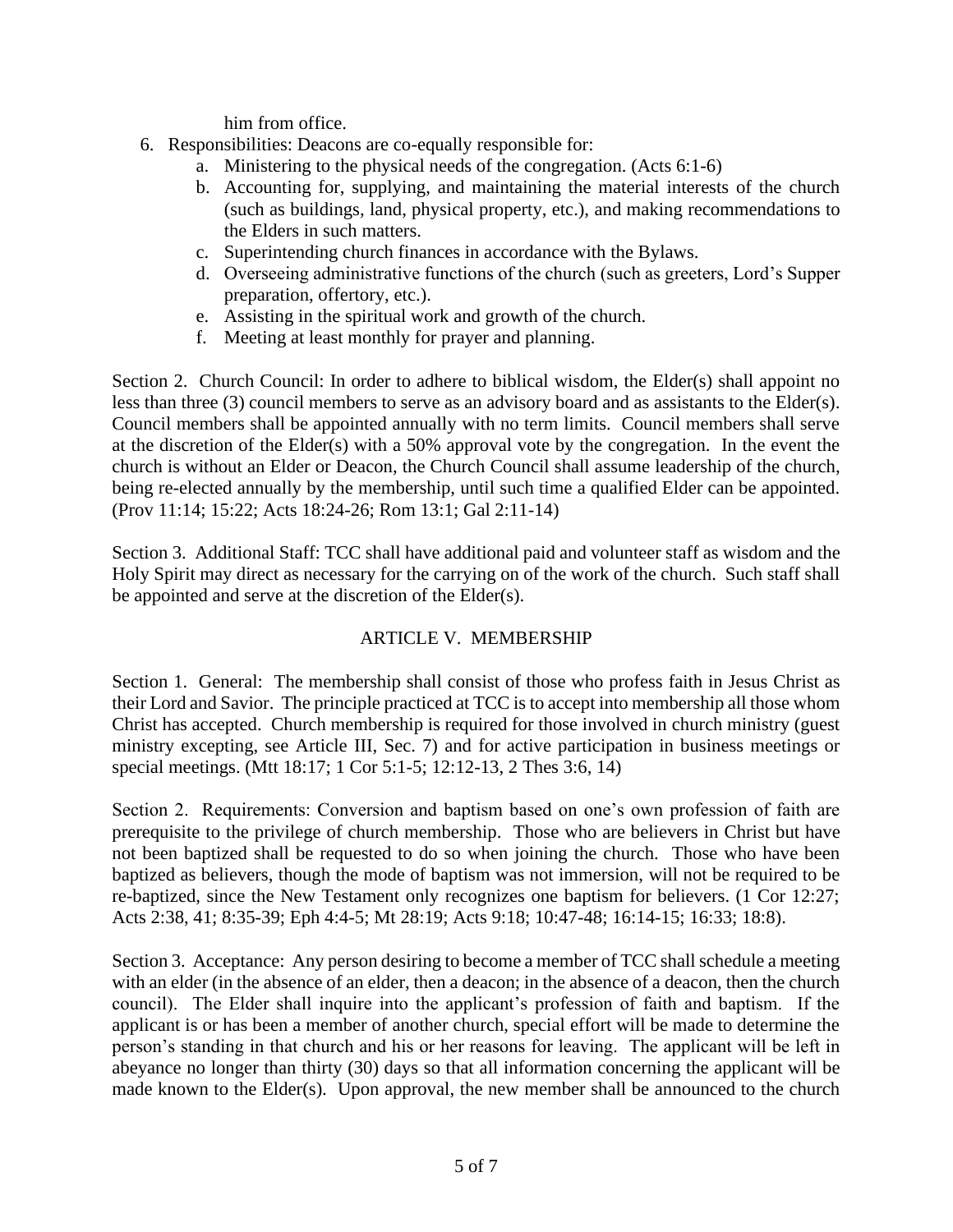body during a Sunday morning worship service. (Matt 18:17; Acts 20:28; 1 Cor 5:2, 5, 11; Heb 13:17)

Section 4. Responsibilities: Members are expected to live a life worthy of the gospel calling, to submit to the Elder(s) of TCC, to be faithful in all duties essential to the Christian life, to attend the services of this church, to give of their finances for its support and cause, and to share in its organized work. (Mtt 10:9-10; Acts 11:27-30; Rom 12:1-15:13; 15:22-29; 1 Cor 9:7-14; 12:7; 12:12-31; 16:1-4; 2 Cor 8:9-15; 9:6-11; Gal 6:6; Eph 4:1-3; 1 Thes 5:12-13; 1 Tim 5:17-18; Heb 10:24-25; 13:7, 17; James 2:14-26; 1 Pet 4:8-11)

Section 5. Membership of children: Children of members will be considered under their parents' authority for membership purposes until they reach the age of eighteen (18) or upon entering into marriage or upon entering into the United States military. (Ex 20:12; Luke 2:51; Eph 6:1-4; Col 3:20)

Section 6. Termination: Church membership shall be terminated for the following reasons:

- 1. Physical death
- 2. Voluntary termination
- 3. Relocation, after six (6) months have lapsed since departure
- 4. Disciplinary dismissal

Section 7. Discipline: The members of TCC who fall into moral or doctrinal error may be subject to church discipline. The biblical process of church discipline is:

- 1. Private rebuke by a member of the church (Mt 18:15)
- 2. Private rebuke by two or more members of the church (Mt 18:16)
- 3. Public rebuke before the church body, carried out by the Elders (Mt 18:17)
- 4. Excommunication from the Lord's Supper and church membership, carried out by the Elders (Mt 18:17b; 1 Cor 5:1-13; 1 Tim 1:19-20)

NOTE: Excommunication from the Lord's Supper and dismissal from church membership does not necessarily mean the disciplined person is not saved. However, excommunication should serve as a solemn admonition for those individuals to examine themselves to see if they are in the faith. Unrepentance shall be the sole cause for excommunication.

## ARTICLE VI. MEETINGS

Section 1. Worship Meetings: In accordance with Article II, Section 5, the church body shall meet each Sunday for the worship of God, our Creator, and for edifying the Saints through preaching, teaching, fellowship, prayer, exhortation, collection of offerings, administering of the Sacraments, and discipline. (Acts 2:42; 20:7; 1 Cor 16:2; Eph 4:11, 12; 2 Tim 4:1, 2)

Section 2. Quarterly Business Meetings: The quarterly business meeting is a means for both the leadership and the voting membership of the church to exercise their responsibilities to govern the church in accordance with Scripture. Business meetings shall be held during the months of January, April, July, and October.